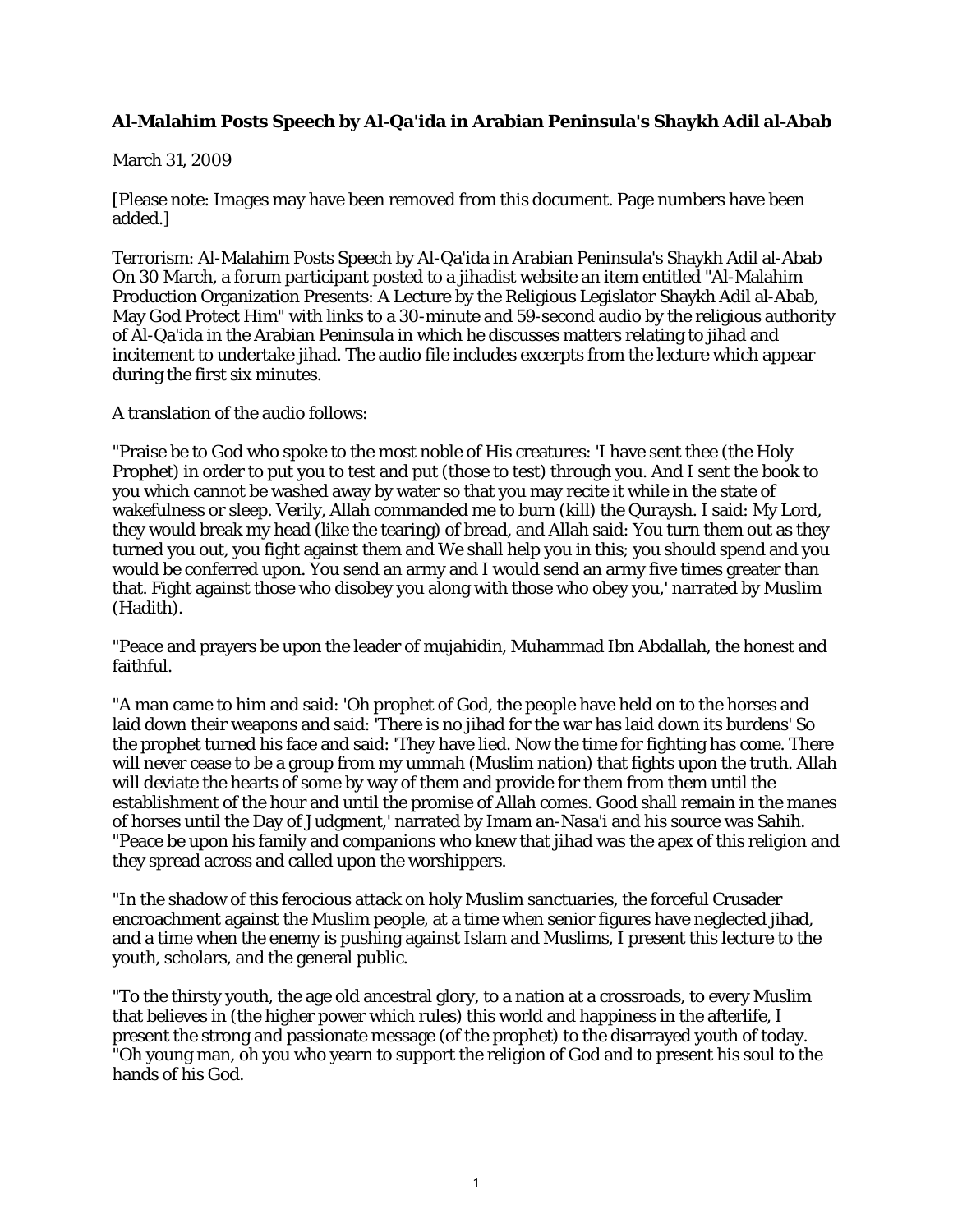"Here is guidance and wisdom; here is the joy of sacrifice and delight of jihad. So do not hastily join the brigades of the mute. Work under the banner of the prophets so that sedition does not come about, and so religion is for God.

"I come with a quiet call, but it is stronger than a storm. It is modest, but it is greater than mountains, free of fake appearances, and fraught with the greatness of truth and the magnificence of the revelation, which was entrusted to Muslims to rule within this world and would reward them with the highest level of heaven in the hereafter.

"I state in all of this, God willing, come to jihad, come to jihad, come to jihad.

"I begin by stating, brother of Islam: If they ask you what is jihad, then answer them with the honesty and truth of peace and prayers be upon him. 'When asked by a dignified companion which form of emigration is superior, peace and prayers be upon him answered: jihad. He stated: What is jihad? Peace and prayers be upon him said: fight the non-believers when you meet them. He stated: Which is the best jihad? Peace and prayers be upon him said: 'The jihad is that the legs of your horse be cut off and your blood spilled,' (Hadith) related by Imam Ahmad and agreed upon by the four jurists that jihad is fighting and participation in it is to raise the word of God.

"Brothers of Islam: Incite fighting because the Omnipotent, from above the seven skies, ordered his prophet: 'O Messenger, rouse the believers to the fight' (Koranic verse; Al-Anfal; 8:65). The Almighty stated, 'Then fight in Allah's cause - Thou art held responsible only for thyself - and rouse the believers. It may be that Allah will restrain the fury of the Unbelievers; for Allah is the strongest in might and in punishment' (Koranic verse; An-Nisa; 4:84). God has also ordered us and said, 'Therefore, when you meet the Unbelievers (in fight), smite at their necks' (Koranic verse; Muhammad; 47:4).

"God's book has over 100 verses about fighting; some verses point out the duty of jihad and the obligation of Muslims to it. Other verses aspire to it and others bring to light its graces and what God has prepared as a reward for the mujahidin in the afterlife, while others answer the charges of those who neglect jihad, citing them as hypocrites and sick hearted.

"Brothers of Islam: incite fighting because it is a duty agreed upon by scholars, jurists, expounders, and narrators. It is the same as praying, fasting, and Hajj. Imam Disuqi related in explanatory remarks that it comes before Hajj, so neglecting it is a vast sin. Ibn Hajar stated the same in his book, Al-Zawajir.

"Imam Qarrafi also stated that if duties and rights contradict each other, then start with the lesser of the two goals. Preference should be given to the more urgent matters, rather than matters that can wait, even if the lesser of the two goals is an urgent matter.

"God Almighty stated, 'Go ye forth, (whether equipped) lightly or heavily, and strive and struggle, with your goods and your persons, in the cause of Allah. That is best for you, if ye (but) knew' (Koranic verse; Al-Tawbah; 9:41).

"Imam Ibn Kathir stated in his explanation, that God Almighty ordered the believers to fight the non-believers starting initially with those who are closer to coming into Islam. This is why the prophet, peace and prayers be upon him, began fighting the non-believers in the Arabian Peninsula, and he was rid of them and God helped him conquer Mecca, Madina, Al-Ta'if,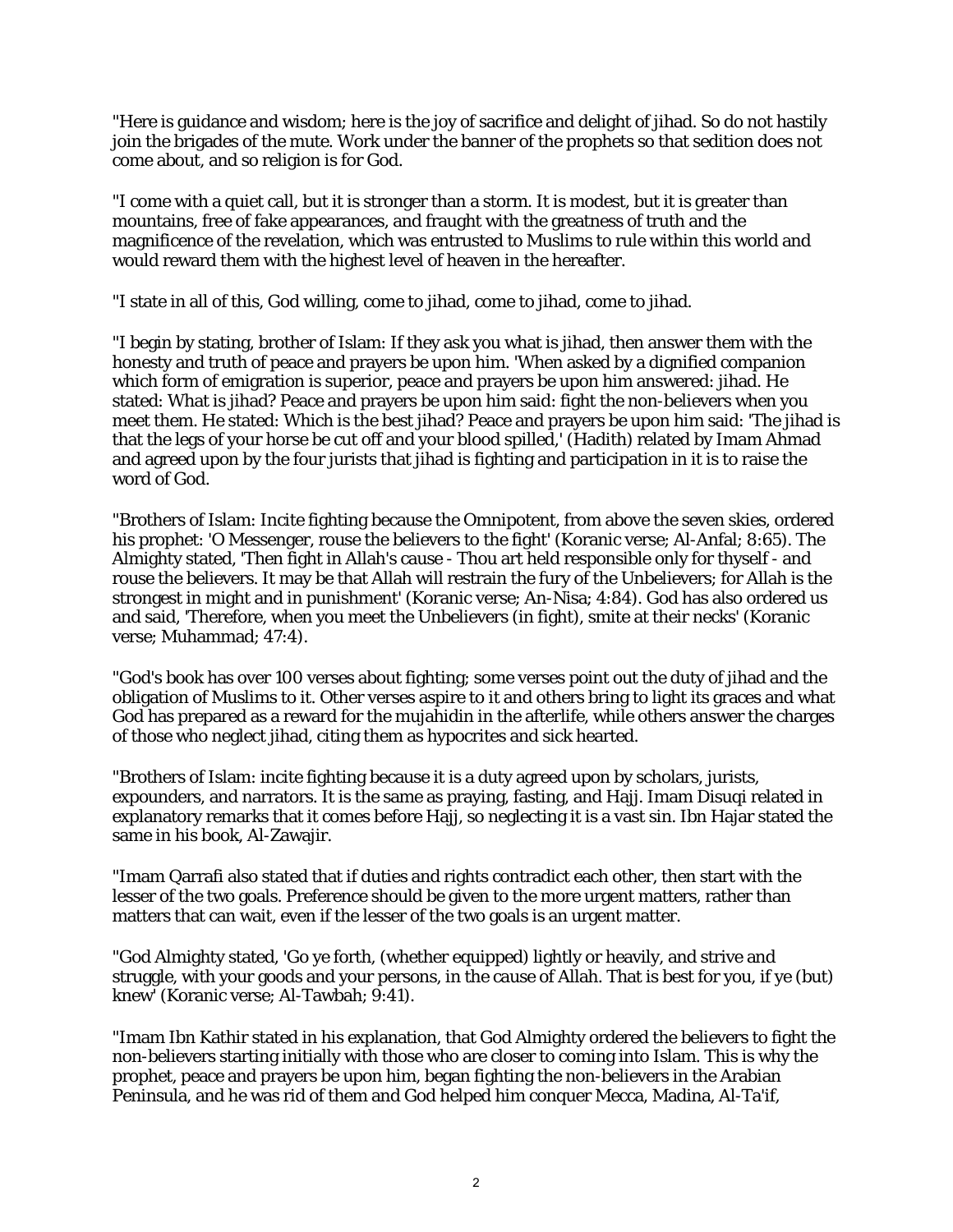Yemen, Al-Yamamah, Hajar, Khabir, Hadramut, and other regions in the Arabian Peninsula, and people came from various parts of the Arab world into the religion to fight the people of the book. After the prophet, Abu Bakr al-Sidiq, may God be pleased with him, took charge and established the religion and returned the apostate people to Islam, and it was completely established by Al-Faruq the martyr.

"Brother of Islam: we fight them because the prophet, peace and prayers be upon him, stated: 'I have been sent ahead of the Hour with the sword so that Allah will be worshipped alone, and my provision has been placed in the shade of my spear, and humiliation and disgrace have been decreed for those who go against my command, and whoever imitates a people is one of them,' narrated by Ahmad.

"Imam Qurtubi stated in his explanation of what the Almighty stated, 'Go ye forth, (whether equipped) lightly or heavily,' and said that this would be in a situation that calls for the mobilization of everyone. If jihad became a duty in one of the Muslim lands, than all the inhabitants of the lands, young and old, should go forth whether equipped lightly or heavily.

"Brothers of Islam: we fight the non-believers because God stated, 'Unless ye go forth, He will punish you with a grievous penalty, and put others in your place; but Him ye would not harm in the least. For Allah hath power over all things' (Koranic verse; At-Tauba; 9:39).

"The prophet, peace and prayers be upon him, stated: 'He who leaves the people of jihad, God will punish,' narrated by Al-Tabrani in Al-Awsat and his source was Hassan.

"Brother of Islam: I am fearful that we will be afflicted by what the honest and truthful spoke of, as related by Imam al-Bahili, may God be pleased with him: 'He who neither takes part in fighting nor equips a warrior nor looks after his (the warrior's) family, will be afflicted by severe calamities before the Day of Resurrection,' narrated by Abu Dawud.

"My brothers in Islam, where is the renewal of the souls with respect to campaigns? True renewal, followed by answering the call. Answering the call to ride. Where is the establishment of our hearts so that they rise to take part in campaigns and battles? Where are we if we did not answer that call?

"The messenger, peace and blessings upon him, said, 'If you were called to mobilize, then mobilize,' narrated by Imam al-Bukhari.

"(Poem) Battles and martyrdom are coming and I long for the everlasting dominion. My, how God has blessed the battlefields forcing me to cry out my longing for jihad.

"My Muslim brother, do you know why we fight? We fight to expunge the hypocrisy from our midst. It has been narrated on the authority of Abu-Hurayra that the messenger of God, peace and blessings upon him, said: 'One who died but did not fight in the way of Allah nor did he express any desire (or determination) for jihad died the death of a hypocrite.' Imam Nawawi also added that he believes that the Hadith pertained to the time of the messenger. So abandoning jihad is a type of hypocrisy. My brother, I warn you not to be labeled as a hypocrite or die in a state of hypocrisy.

"My brother in Islam, we fight to instill fear in the enemy and so that we may lift the veil of oppression from our people. So that we may return glory to our people while instilling fear into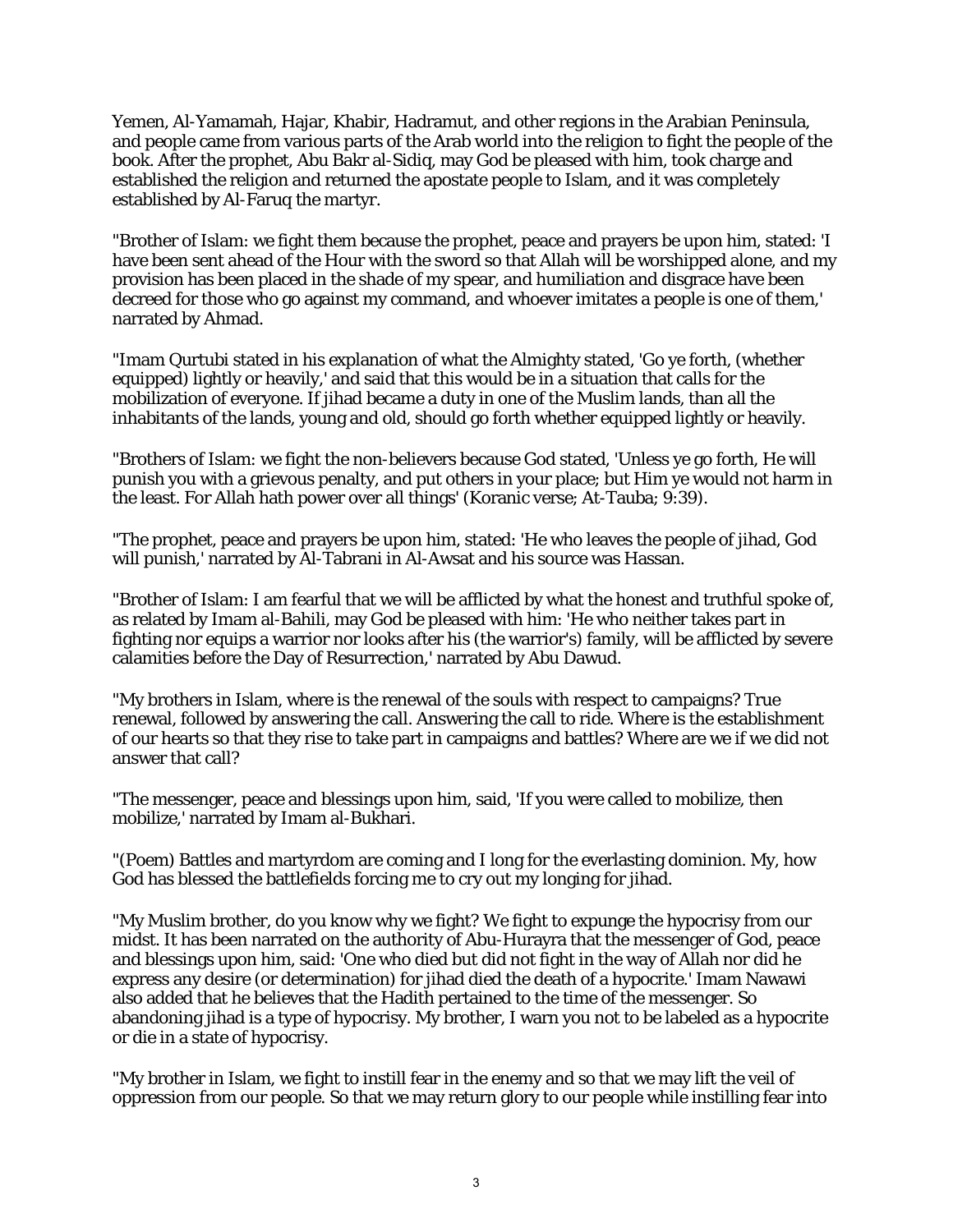the hearts of our enemies and live the life worthy of our people and avoid the corruption of this life by abandoning jihad. The Almighty says: 'The Unbelievers are protectors, one of another: Unless ye do this, (protect each other), there would be tumult and oppression on earth, and great mischief' (Koranic verse; Al-Anfal; 8:73). The Almighty also says: 'Against them make ready your strength to the utmost of your power, including steeds of war, to strike terror into (the hearts of) the enemies, of Allah and your enemies, and others besides, whom ye may not know, but whom Allah doth know. Whatever ye shall spend in the cause of Allah, shall be repaid unto you, and ye shall not be treated unjustly' (Koranic verse; Al-Anfal; 8:60).

"My brother in Islam, where is the answer to the call when God Almighty says: 'O ye who believe! give your response to Allah and His Messenger, when He calleth you to that which will give you life; and know that Allah cometh in between a man and his heart, and that it is He to Whom ye shall (all) be gathered' (Koranic verse; Al-Anfal; 8:24). Are we concerned with ourselves such as those God described: 'Say: If it be that your fathers, your sons, your brothers, your mates, or your kindred; the wealth that ye have gained; the commerce in which ye fear a decline: or the dwellings in which ye delight - are dearer to you than Allah, or His Messenger, or the striving in His cause;- then wait until Allah brings about His decision: and Allah guides not the rebellious' (Koranic verse; Al-Tawbah; 9:24). That warning should suffice as a warning to those who have abandoned jihad and they were able to only to remain by his family and his wealth.

"(Poem) To God, many have grumbled about jihad without realizing its effects. Its radiance has been dimmed to the past. Its night grows dark after it was radiant as its day after it was bright. My God, how did the hearts of men abhor it while the Almighty says: 'Fighting is prescribed for you, and ye dislike it. But it is possible that ye dislike a thing which is good for you, and that ye love a thing which is bad for you. But Allah knoweth, and ye know not' (Koranic verse: Al-Baqara; 2:216). How has jihad become abandoned when God describes the non-believers with: 'Fight those who believe not in Allah nor the Last Day, nor hold that forbidden which hath been forbidden by Allah and His Messenger, nor acknowledge the religion of Truth, (even if they are) of the People of the Book, until they pay the Jizya with willing submission, and feel themselves subdued' (Koranic verse; Al-Tawbah; 9:29). How is this so when God describes the polytheists as: '(They are) those who have been expelled from their homes in defiance of right,- (for no cause) except that they say, 'our Lord is Allah.. Did not Allah check one set of people by means of another, there would surely have been pulled down monasteries, churches, synagogues, and mosques, in which the name of Allah is commemorated in abundant measure. Allah will certainly aid those who aid his (cause);- for verily Allah is full of Strength, Exalted in Might, (able to enforce His Will)' (Koranic verse; Al-Hajj; 22:40).

"My brothers in Islam, the companions of the messenger of God, peace and blessings be upon him, put forth their souls, ready to die so that the word of God can reign supreme. Even those that God has excused from participation were among those racing to join jihad. Iman Ibn-al-Mubarak wrote in the Book of Jihad that Attiya Ibn Attiya had seen Abdallah Ibn-Abu-Maktum, may God be pleased with him, who was blind, during the days of the Qadisiyyah, carrying a shield and darting it to the battle front. Also, there was Amr Ibn-al-Jabuh, may God be pleased with him, who was a crippled old man and did not participate in the battle of Badr due to his handicap, but later, during the Uhud campaign, he ordered his children to carry him out. When they tried to convince him otherwise, he replied, you have denied me heaven in Badr and you want to deny me heaven in Uhud! Also, Al-Miqdad Ibn-al-Aswad, may God be pleased with him, as he prepared for battle he was told that God had excused him. To that he replied, Al-Tawbah has forbidden us since it addresses the hypocrites and exposes them. This was narrated by Imam al-Qurtubi.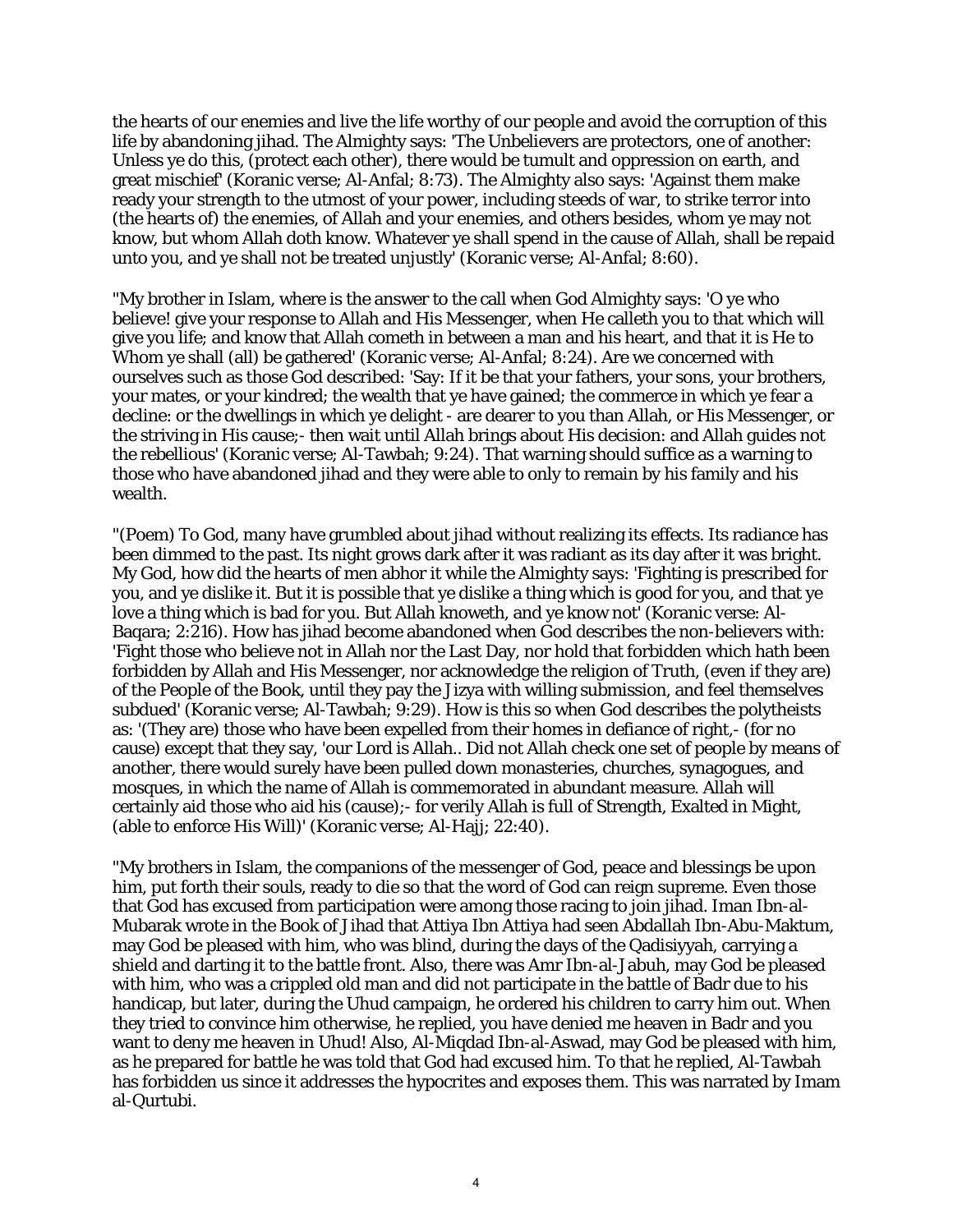"Such were the companions and those who followed them. They were quick to answer the call of jihad. The Almighty says: 'Let those fight in the cause of Allah Who sell the life of this world for the hereafter. To him who fighteth in the cause of Allah,- whether he is slain or gets victory - Soon shall We give him a reward of great (value)' (Koranic verse; Al-Nisa; 4:74). It was narrated by Abu-Dhar that he asked the messenger of God, peace and blessings upon him: 'What is the best deed?' He replied: 'To believe in God and to fight for His Cause.'

"My brothers in monotheism, we fight for the sake of God to stop the spread of non-belief, as it already has. God Almighty says: 'And fight them on until there is no more Tumult or oppression, and there prevail justice and faith in Allah. but if they cease, Let there be no hostility except to those who practice oppression' (Koranic verse; Al-Baqara; 2:193). Truly, the greatest strife is that of polytheism.

"My brothers in faith, jihad has no equal when it comes to good deeds. It was narrated by Abu-Hurayra 'that a man came to God's messenger and said, 'Instruct me as to such a deed as equals jihad (in reward).' He replied, 'I do not find such a deed.' He also adds, 'Can you, while the Muslim fighter is in the battlefield, enter your mosque to perform prayers without cease and fast and never break your fast'?'

"Know that to perform jihad is better than the nightly prayers or the fasting of day.

"It was narrated Abu-Hurayra: A man came to Allah's apostle and said, 'Instruct me as to such a deed that equals jihad (in reward).' He replied, 'I do not find such a deed.' Then he added, 'Can you, while the Muslim fighter is in the battlefield, enter your mosque to perform prayers without cease and fast and never break your fast?' The man said, 'But who can do that?' Abu-Hurayra added, 'The mujahid is rewarded even for the footsteps of his horse while it wanders about tied to a long rope.

"Brother in Islam, how can we lag behind while we are under regimes that have rejected and eliminated the authority of Shari'ah and replaced it with secularism, empowered democracy, and recognized the freedom of opinion and differing viewpoints, just for the sake of revoking Islamic Shari'ah and the path of our generous prophet, prayers and peace be upon him?

"Brother in Islam, would you lag behind while Muslim countries are in the hands of the pillagers? Would you lag behind while the honor of Muslim women is in the hands of the prison guards? Brother, will you lag behind while we are still being ruled by earthly and man-made law regimes, sometimes by nationalism and sometimes by secularism? Will you lag behind while we still live under governments that work on behalf of the Crusader Alliance in its war against Islam, as we see in Afghanistan, Iraq, Palestine, the Islamic Maghreb, the Arab Peninsula, and other Muslim countries?

"Brother in Islam, how can we lag behind when our amir, Shaykh Usama Bin Ladin, and his amirs throughout the land have alerted us? Tell me by God, how can we change this bitter reality without jihad and mobilization?

"Brother in Islam, here you are today being mobilized by brothers who are truthful to the creed of the Sunnis, who proceed not as non-believing Kharijites or defeated Murji'ah, but on the path of God and His prophet we proceed. Here is this believing group that has raised the pure banner of monotheism on the doctrine of you have your religion and I have my religion. You have your laws, methods and ideology that is contrary to the call of the master of prophets and imam of the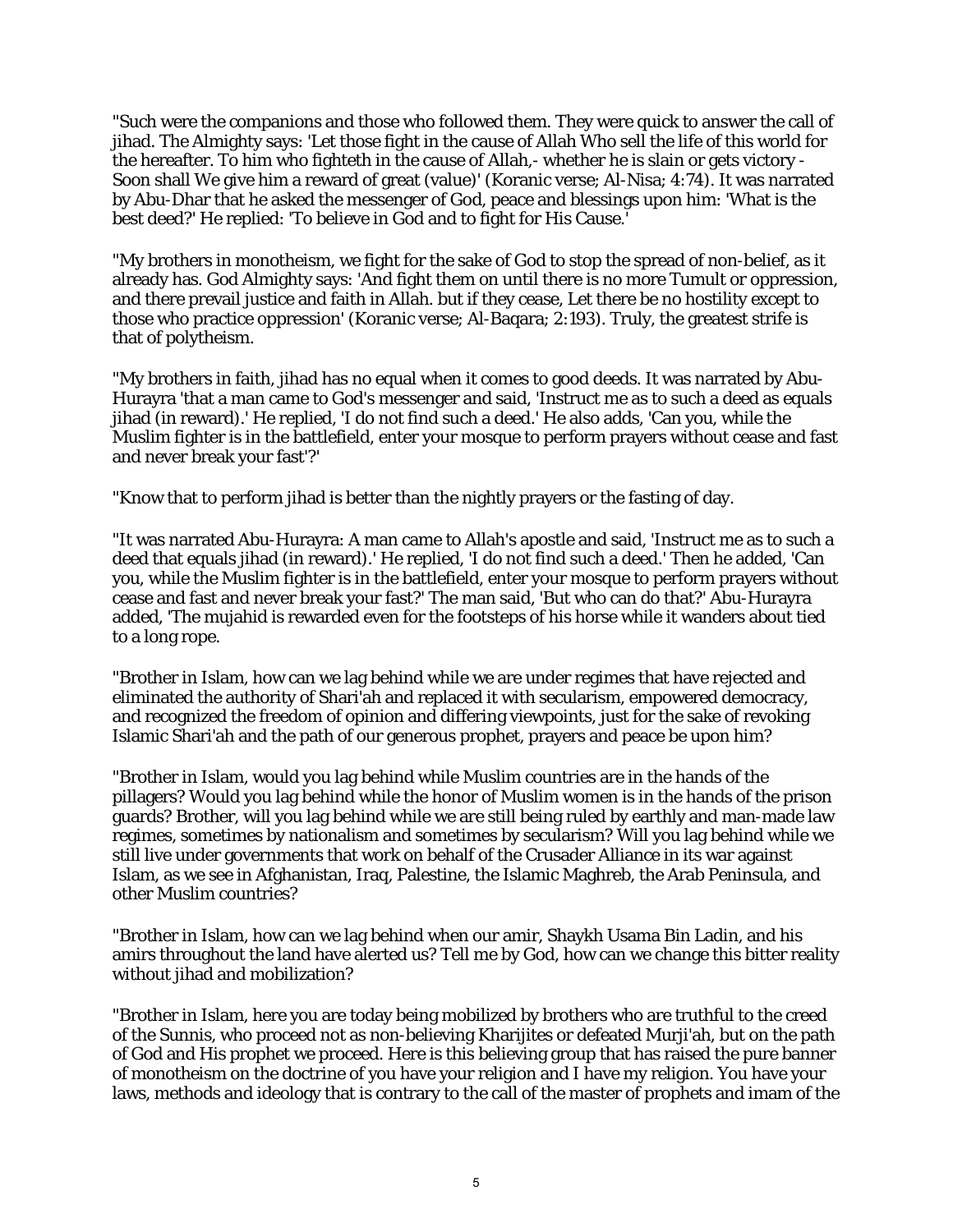mujahidin. We have the religion of the faithful, the trustworthy Muhammad Ibn Abdullah. Thus, the fighting and mobilization will continue until Judgment Day. Why the lagging behind and delay?

"Brother in Islam, do we still manipulate the minds in the name of interests and evil without knowing their conditions and the words of the scholars regarding them? Do you prefer by refraining from using the Koranic and prophetic texts and the consensus of the nation to overturn the facts and meanings and disable the wishes of God and His messenger in the name of interests, rational and legislative interests? Where are we in comparison to the deeds of the honorable companions?

"Imam Qurtubi stated in his interpretation: 'Abu Talha, may God be pleased with him, read 'Go ye forth, (whether equipped) lightly or heavily' (Koranic verse; Al-Tauba, 9:41). He said: This means prepare me my sons. His sons said: May God have mercy on you as you have fought with the prophet, prayers and peace be upon him, until he died and with Abu Bakr until he died and with Umar until he died. We will fight for you. He said: No, prepare me. He fought in the sea and died in the sea. They only found an island to bury him in after seven days and they buried him there and he did not change, may God be pleased with him.'

"I say to those who joined Islamic groups as a reason to support the religion of those who have good intentions: if what you hoped for is missing, then look for a group that raises the slogan of Islam according to the creed of the Sunni people, in knowledge and in practice. Look for a group that takes the creed and the path of the prophet as their creed and their path. Look for a group whose principles are the principles of Islam according to the will of God and His messenger, as understood by the prophet, prayers and peace be upon him, and the honored companions. Look for a group that gathers between knowledge, da'wah, and jihad without disruption or distortion to any of its meanings and works according to the way of the prophet and his companions without distortion or disruption.

"Oh awakening youth, support the leadership that uses its and your blood as fuel for the propagation of monotheism and as flares for the establishment of an Islamic caliphate, not to a leadership that uses your skulls as ladders to climb upon and when it reaches it height, it rejects its origin and its defects and hypocrisy appears. To God we complain.

"Oh awakening youth whom we have known in the remembrance of God and within the arenas of knowledge, those whom we have known in the da'wah field and in the teaching arenas, to the owners of the independent platforms, I call you to that which Amir Abu Basir Nasir Al-Wuhayshi, the amir of Al-Qa'ida Organization in the Arabian Peninsula, called upon you do to which is to defend the call of the prophet, prayers and peace be upon him. I call upon you to call people into the legitimacy and legality of Shari'ah in your villages and wherever you may be. I call upon you to make your way to God, both monetarily and physically, and to introduce people to the creed of our father Abraham and our prophet. Oh awakening youth, describe to the young generation the biography of the heroes and the concept of allegiance and enmity.

"Oh awakening youth, it is no secret that zakat (alms) is the third pillar of Islam. It has been compared to prayers in many verses. The Almighty said, 'So establish regular Prayer and give regular Charity' (Koranic verse; Al-Nour 24:56). On this, empowerment is established. Collect money from alms and charity for your mujahidin brothers.

"Oh faithful scholars, it is your duty to explain to the nation the issue of faith and non-belief and the issues of the names (attributes of God) and rulings, the issues of monotheism and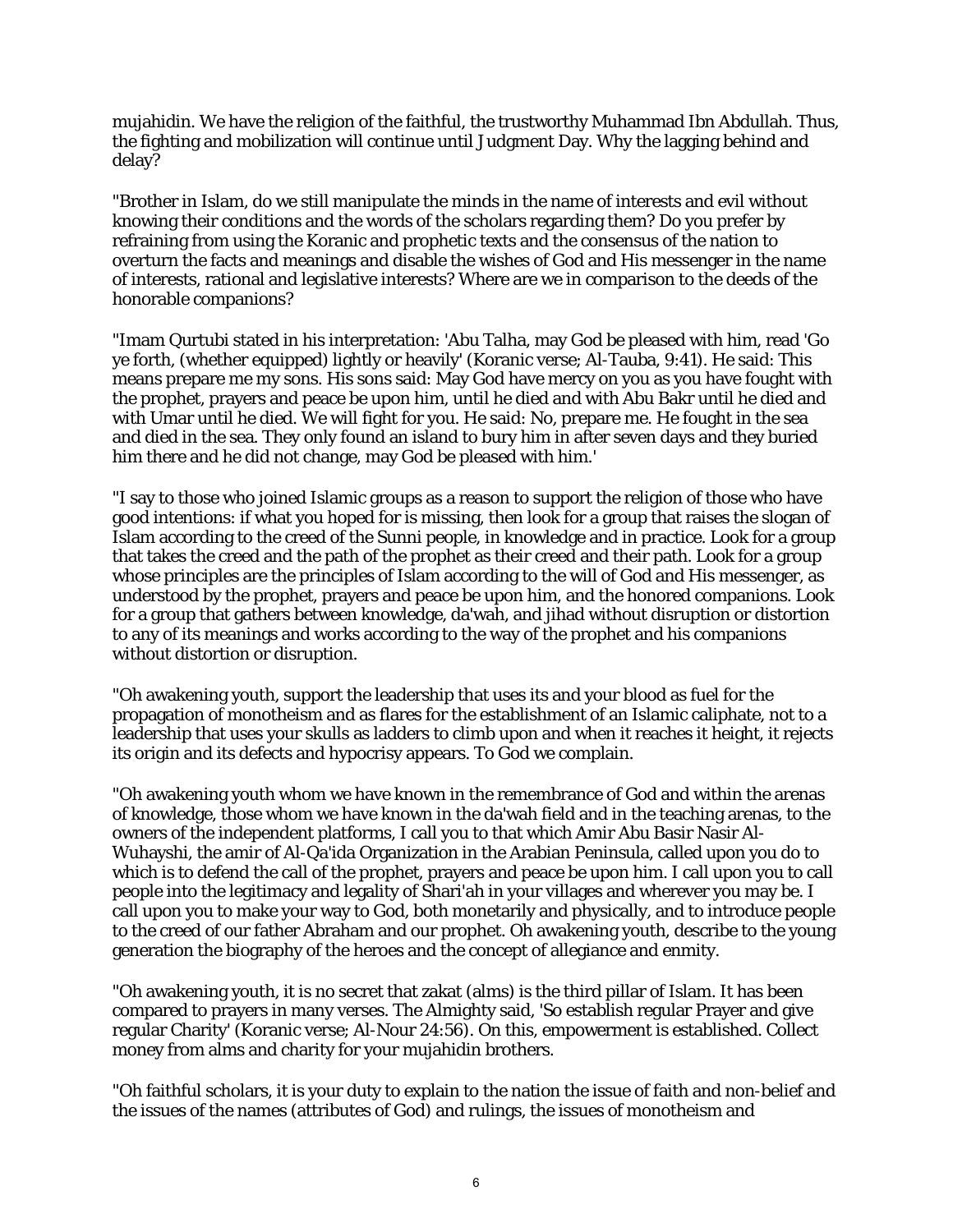polytheism, and the religion of our father Abraham, and the ruling of Islam regarding secularism and its supporters, and the ruling of Islam on governments that are loyal to the Jews and the Christians, and how to deal with them in light of the words there is no god but God. Explain to the nation, the ruling about the sect that hinders and prevents the rituals of the religion and the promotion of virtue and prevention of vice. Explain to the nation the ruling about trading in Muslim matters and the rulings of fatwas (religious opinion) for the benefit of the apostates. Explain to the nation the rulings on betraying Muslims and the disruption of jihad. Explain to the nation the rulings on politicizing the religious curricula according to the wishes of the governments. Explain to the nation the rulings on apostasy and dealing with apostates.

"Oh nation's scholars, study the biography of Abu Bakr al-Sidiq, may God be pleased with him, and the honest ones who followed in his path. Oh nation's scholars, enough silence at a time when the nation is torn apart and the ignorant are talking. To you my mujahid brother, whose feet are filled with dust on the path of God, who has been at the frontlines and in the arenas of jihad, who had a hand in refuting the angry enemy from the religion and honor. To those who have stepped on the land of Afghanistan or Chechnya or Iraq, I say to them the saying of the Almighty: 'Fulfill the Covenant of Allah when ye have entered into it, and break not your oaths after ye have confirmed them; indeed ye have made Allah your surety; for Allah knoweth all that ye do And be not like a woman who breaks into untwisted strands the yarn which she has spun, after it has become strong. Nor take your oaths to practice deception between yourselves, lest one party should be more numerous than another: for Allah will test you by this; and on the Day of Judgment He will certainly make clear to you (the truth of) that wherein ye disagree' (Koranic verses; Al-Nahl 16:91, 92).

"Brother in jihad, here is Imam Makhul, from the subject clerics. He used to face the Kiblah (Mecca), pray, and then swear deeply that invasion was a duty upon you Muslims, and then say that this would increase your faith, narrated by Imam Abd-al-Raziq in his compendium. Here is Sa'id bin Al-Musayib, the imam of the followers, may God rest his soul, one of the scholars of Medina. He left for the invasion after he had lost one of his eyes. He was told that he was not well. He replied that God has called upon the light and the heavy. If I cannot fight, then I will increase my faith and giving, narrated by Imam Qurtubi.

"Brother in jihad; I remind you of the duty. You must carry the burden of supporting the banner and continuing the march until religion is triumphant or you die like those who followed this path before you. Continue on the road so that you can pass this divine test, because it is the effort at the end that counts. God Almighty said: 'And We shall try you until We test those among you who strive their utmost and persevere in patience; and We shall try your reported (mettle)' (Koranic verse, Muhammad 47:31).

"Oh you Muslims: It is enough: the loss of Andalusia, the Ottoman caliphate, Palestine, and the Taliban emirate. March on, march on, to the land of jihad.

"Imam Al-Shukani said in the Al-Sayl al-Jarar (book): The invasion of the infidels and forcing them into either Islam, the paying of the jizyah, or death is a known part of religion. It is for this that God sent his messengers and his books. The messenger of God, God's prayers and peace be upon him, from the day of his message to his death, made this matter one of his greatest goals and most important issues. There is nothing about being nice to them or leaving them alone if they do not fight. This is overwritten by the consensus of Muslims. His words, may God rest if his soul, end.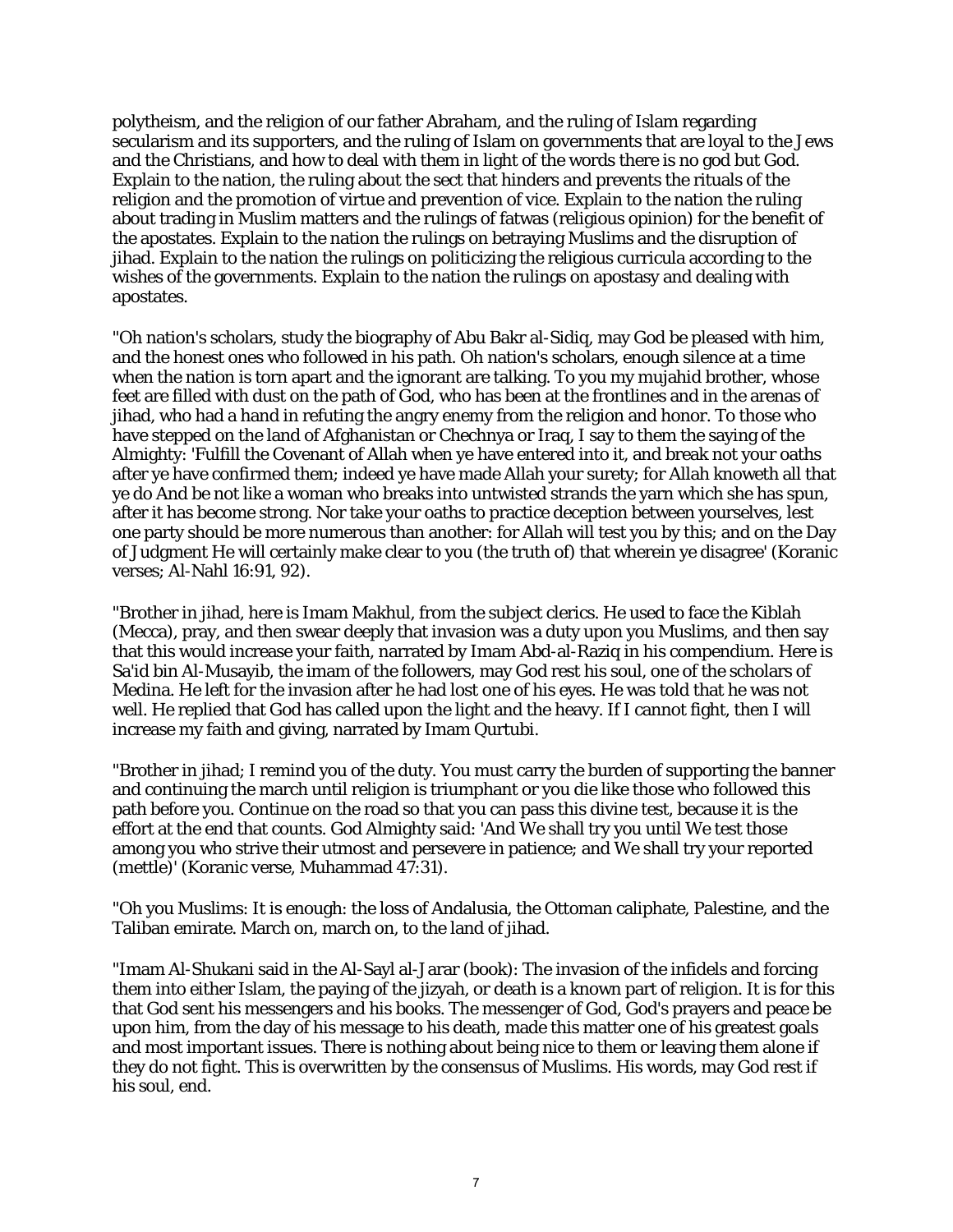"Take a look, my brother, at these words, and this is about offensive jihad. What do you think it would be when it comes to compulsory jihad like it is in our time?

"To everyone who used his tongue to insult or mock the mujahidin or to break their spirits, I say, God Almighty said: 'If they had intended to come out, they would certainly have made some preparation therefore; but Allah was averse to their being sent forth; so He made them lag behind, and they were told, 'Sit ye among those who sit (inactive). If they had come out with you, they would not have added to your (strength) but only (made for) disorder, hurrying to and fro in your midst and sowing sedition among you, and there would have been some among you who would have listened to them. But Allah knoweth well those who do wrong" (Koranic verse, Al-Tawbah 9:46-47).

"And God said: 'Know ye (all), that the life of this world is but play and amusement, pomp and mutual boasting and multiplying, (in rivalry) among yourselves, riches and children. Here is a similitude: How rain and the growth which it brings forth, delight (the hearts of) the tillers; soon it withers; thou wilt see it grow yellow; then it becomes dry and crumbles away. But in the Hereafter is a Penalty severe (for the devotees of wrong). And Forgiveness from Allah and (His) Good Pleasure (for the devotees of Allah.. And what is the life of this world, but goods and chattels of deception?' (Koranic verse, Al-Hadid 57:20)

"(Poem) Oh you who have mocked our youth, enough libel and insults. How can one who loves paradise be blamed, or one who has followed in the footsteps of the companions? How can one who has forsaken life and its temptations be blamed? How can one who has sold his soul to God be blamed? He who does not conduct raids will die the death of the evil ones, for jihad is the true path to our glory and in forsaking it, we are humiliated and we live in abject misery.

"Al-Imam al-Hakim narrated in the Mustadrik (book) with enough support that we can reference it, and corrected by Al-Zahabi and also narrated by Al-Tabrani and Al-Buhiqi, Bashir ibn Al-Khasasiyah, may God bless him, said: 'I came to the messenger of God, God's prayers and blessings be upon him, to pledge allegiance to Islam. He said that I must swear that there is no god but God and that Muhammad is his slave and messenger, and to pray the five prayers. Fast during Ramadan, give alms, perform the pilgrimage to the sanctuary (Mecca) and fight for the sake of God. I said: Oh messenger of God, there are two that I cannot stand. Alms giving because I have little and it is for my family, and jihad. They say that it can cause the wrath of God, so I fear that if I am in battle, I would be afraid of death and my spirits would get greedy. The messenger of God closed his hand and moved it and said: 'No alms and no jihad, with what will you enter heaven?' He closed his hand and moved it and then said: 'No alms and no jihad, with what will you enter heaven'?'

"Look, my dear bothers at the words of the chosen one, God's prayers and peace be upon him: No alms and no jihad, with what will you enter heaven?

"Oh you wavering people: here is the messenger of God, God's prayers and peace be upon him, saying No alms and no jihad, with what will you enter heaven?

"'Or do ye think that ye shall enter the Garden (of bliss) without such (trials) as came to those who passed away before you? they encountered suffering and adversity, and were so shaken in spirit that even the Messenger and those of faith who were with him cried: 'When (will come) the help of Allah.' Ah! Verily, the help of Allah is (always) near!' (Koranic verse, Al-Baqarah,  $2:214$ ).